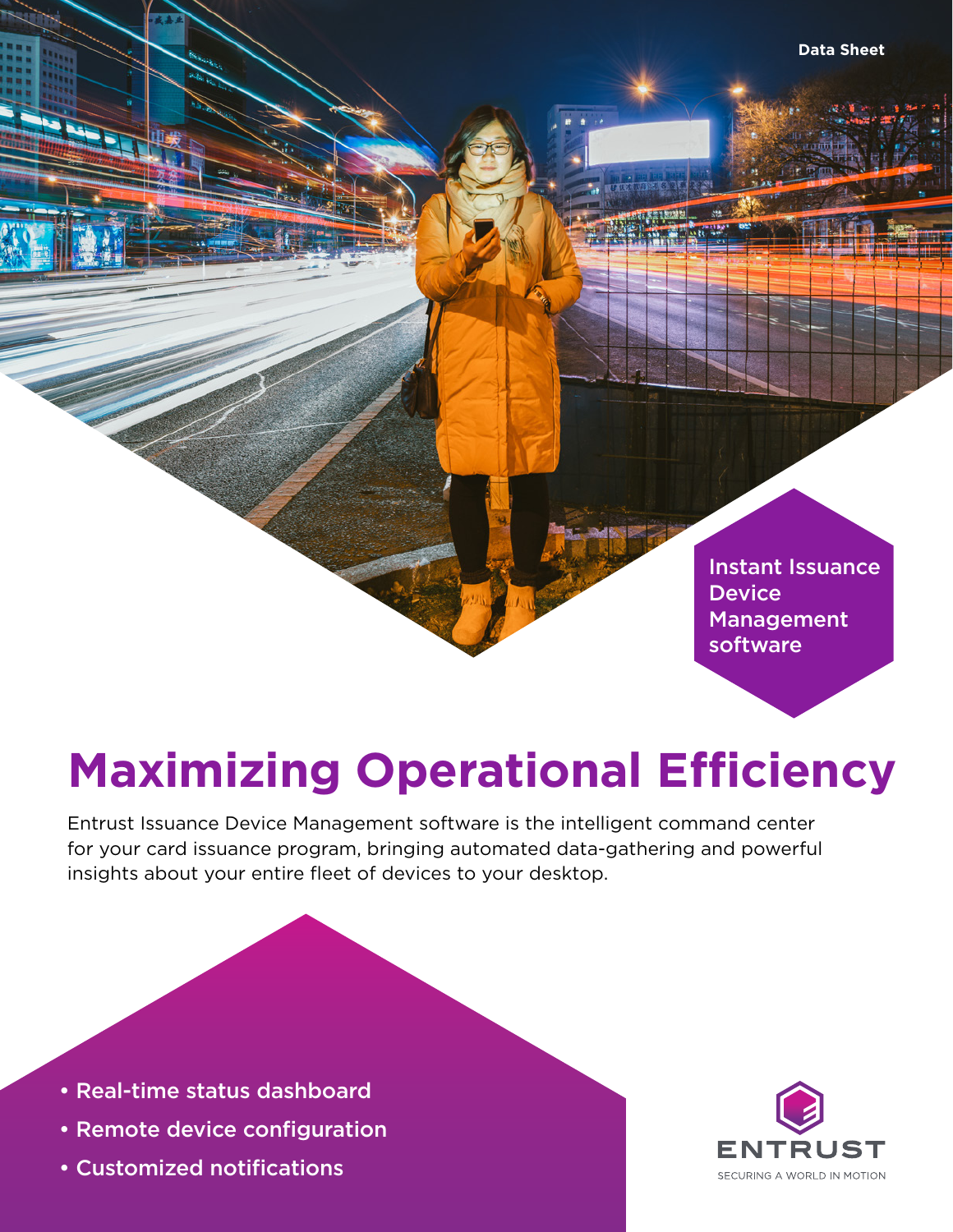## **SOLUTION HIGHLIGHTS**

# **Get valuable insights to enhance efficiency**

Entrust® Issuance Device Management (IDM) software lets you manage and monitor your instant issuance fleet from one central location. Its automated data-gathering capabilities provide insights about your fleet of devices to help ensure maximum efficiency for your card-issuance program.

## **KEY FEATURES & BENEFITS**

# **Drive the success of your card program**

- Maintain system uptime with a real-time look at the status of your devices
- Enhance operational efficiency with customizable automated notifications
- Leverage insights to optimize the performance of your location

# **Control your fleet of devices with ease**

- Automated intelligence/data-gathering reduce time-consuming phone calls and emails with proactive system notifications
- Web-based dashboard consolidates all necessary data, giving you a snapshot of the entire fleet, as well as the ability to drill down to look at data from each device
- Linked functionality with other Entrust services and products drives operational efficiencies and cost savings, enables remote fault diagnostics and recovery, and automates supply replenishment
- Service contracts link defined error codes with automatic service calls, and software maintenance agreement gives you access to upgrades and technical support

# **Enhance overall security**

- Update and manage unique certificates per device
- Easily apply firmware updates across your entire fleet
- Seamlessly scale the fleet while maintaining oversight and remote management

# **Entrust PCI-CP**

### **Now available in the Cloud**

Issuance Device Management is now available in Entrust's PCI-CP data centers, offering you the peace of mind of full security and reducing the impact to your IT organization and branch operations.

## **HOW IT WORKS**

## **Enable informed decision making**

- Business managers gain insight into how tools are deployed and how these tools help to grow the business
- Marketers and card portfolio managers can ensure their devices are actively driving issuance programs
- IT employees have a more effective means to keep their device firmware up to date with the latest security patches
- The help desk can ensure each location can resolve errors remotely and replenish supplies in a timely manner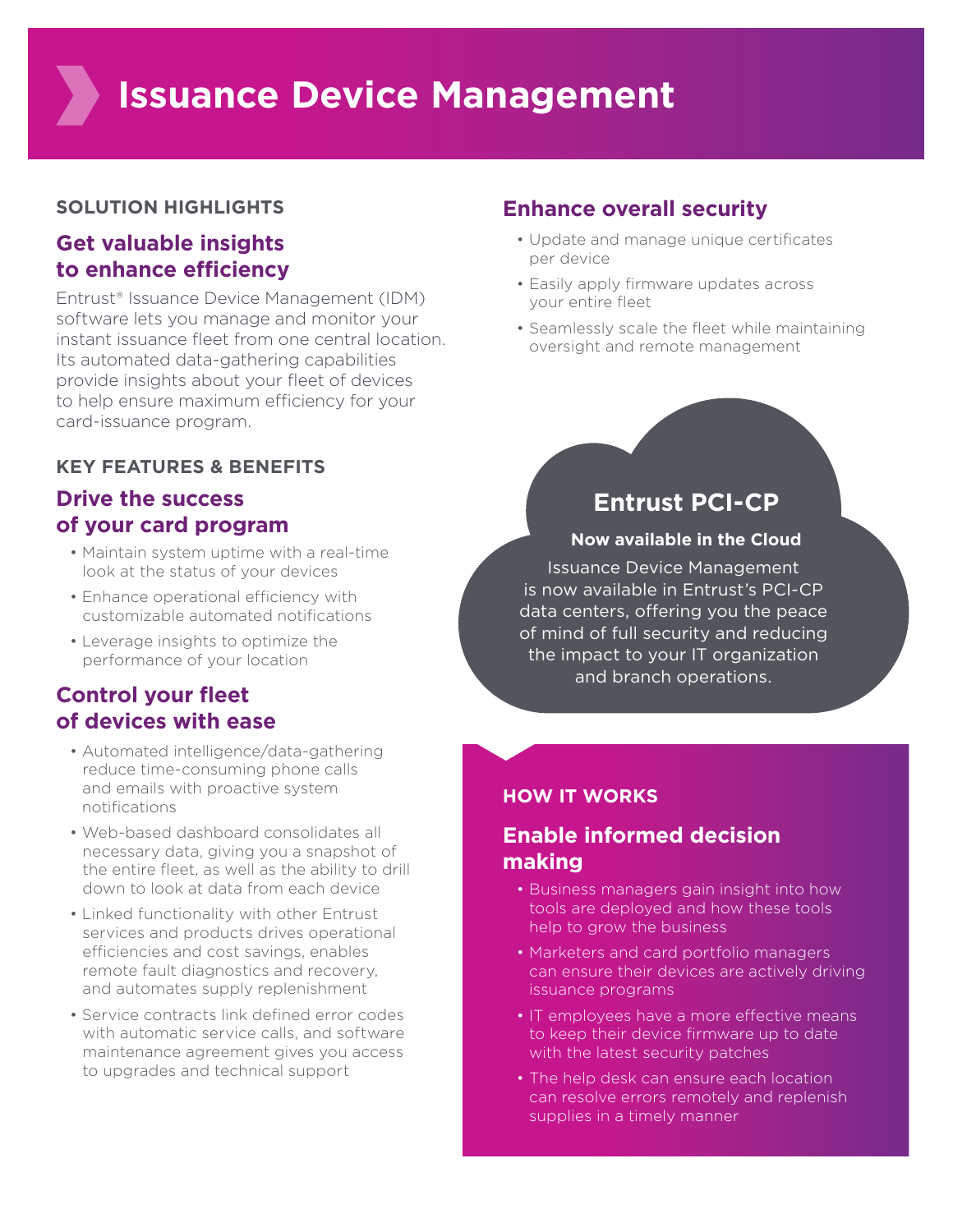**Issuance Device Management**

# **TECHNICAL SPECIFICATIONS**

| <b>Issuance Device Management 6.6 Feature Set</b> |                     |
|---------------------------------------------------|---------------------|
| <b>System Administration</b>                      | <b>Features</b>     |
| User Access Control                               | Application or LDAP |
| <b>Group Permission Management</b>                | $\bullet$           |
| <b>SQL Server Database</b>                        | $\bullet$           |
| Multi Web Client                                  | $\bullet$           |
| <b>Device Administration</b>                      |                     |
| <b>Device Registration</b>                        | $\bullet$           |
| Custom Device Category Label                      | $\bullet$           |
| <b>Location Setup</b>                             | $\bullet$           |
| Supply Level Threshold                            | $\bullet$           |
| Backup/Restore Device Setup                       | $\bullet$           |
| Remote Printer Activation                         | $\bullet$           |
| <b>Supervision</b>                                |                     |
| Device Status & Details                           | $\bullet$           |
| <b>Supply Status</b>                              | $\bullet$           |
| <b>Hopper Status</b>                              | $\bullet$           |
| <b>Email Notifications</b>                        | $\bullet$           |
| <b>Reactive - Fault Management</b>                |                     |
| Error Details Information                         | $\bullet$           |
| Error Recovery Text                               | $\bullet$           |
| Remote Restart Printer                            | $\bullet$           |
| <b>Device Management</b>                          |                     |
| Firmware Update                                   | 1-1 or Mass         |
| TLS Certificate Update                            | 1-1 or Mass         |
| Payload Certificate Update                        | 1-1 or Mass         |
| Device Setting Update                             | 1-1 or Mass         |
| <b>Traceability</b>                               |                     |
| Device Activity Log                               | $\bullet$           |
| User Activity Log                                 | $\bullet$           |